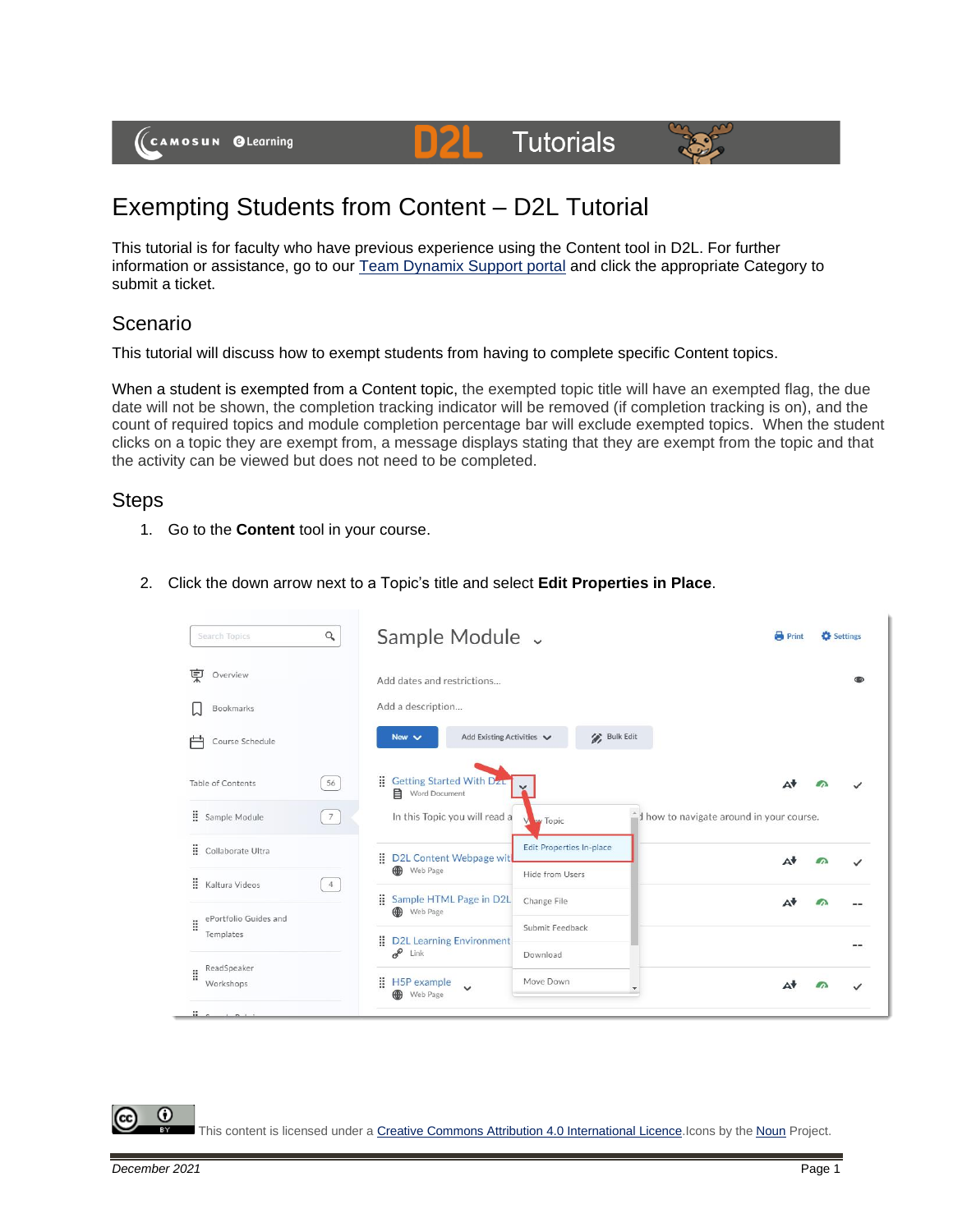3. Exemptions are managed in the Restrictions area, so click **Add dates and restrictions**.



#### 4. Click **Manage Exemptions**.

| Search Topics                           | Q               | Sample Module v                                                        |
|-----------------------------------------|-----------------|------------------------------------------------------------------------|
| 덫<br>Overview                           |                 | Add dates and restrictions                                             |
| Bookmarks                               |                 | Add a description                                                      |
| Course Schedule                         |                 | Add Existing Activities V<br><b>Bulk Edit</b><br>New $\vee$            |
| Table of Contents                       | 56              | H.<br>Getting Started With D2L<br>$\checkmark$                         |
| ÷<br>Sample Module                      | $7\overline{ }$ | Word Document<br>目<br><b>Start Date</b><br>Due Date<br><b>End Date</b> |
| B<br>Collaborate Ultra                  |                 | Add start date Add due date Add end date                               |
| B<br>Kaltura Videos                     | $\overline{4}$  | Release Conduions<br>Create<br><b>Browse</b>                           |
| ePortfolio Guides and<br>ă<br>Templates |                 |                                                                        |
| ReadSpeaker<br>ă<br>Workshops           |                 | Exemption<br>Manage Exemptions                                         |
| B<br>Sample Rubrics                     |                 | <b>Update</b><br>Cancel                                                |

 $\odot$ 

This content is licensed under [a Creative Commons Attribution 4.0 International Licence.I](https://creativecommons.org/licenses/by/4.0/)cons by the [Noun](https://creativecommons.org/website-icons/) Project.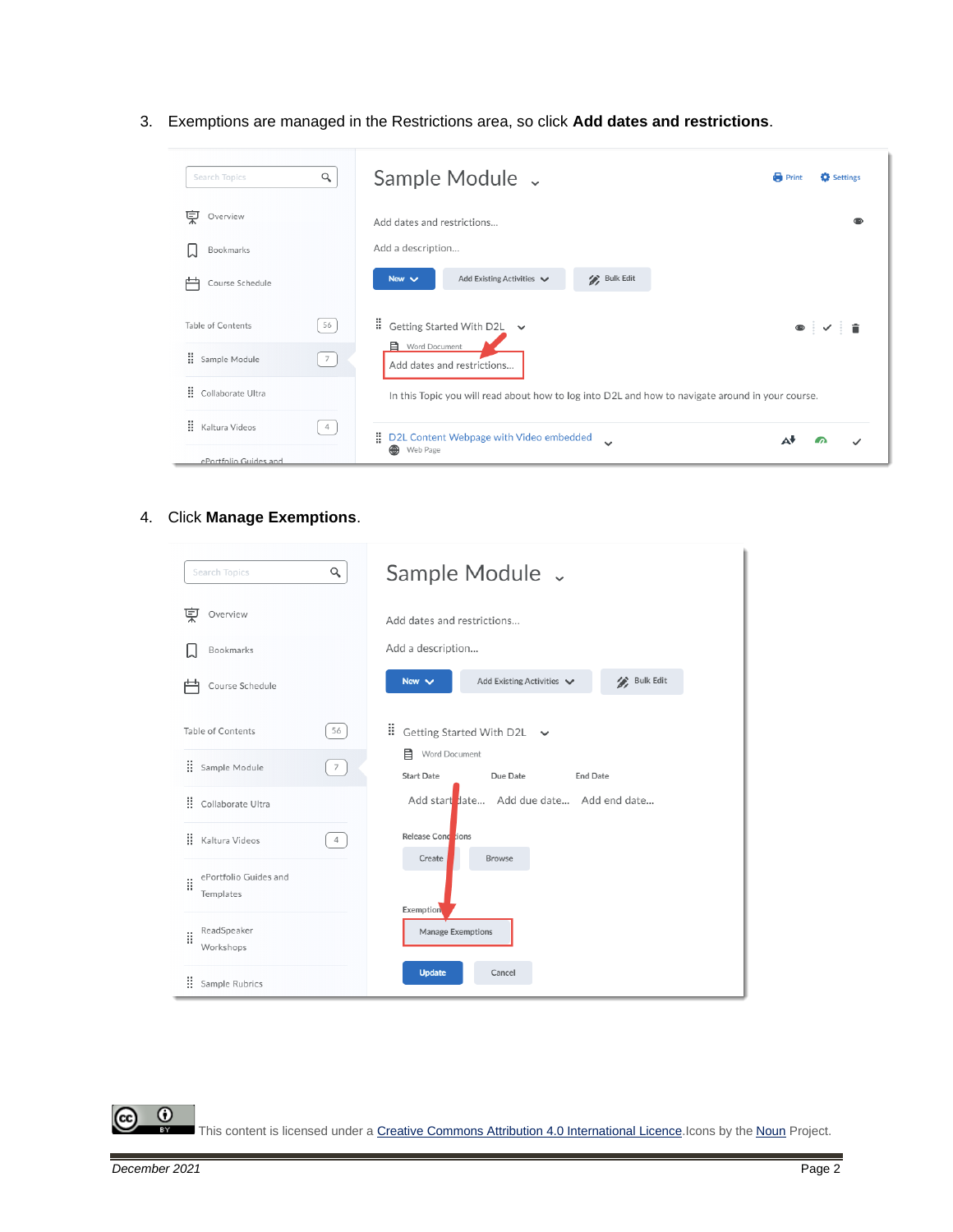5. Select the student(s) you wish to be exempted from the Content topic and click **Exempt**. Click the X at the top right to return to the Topic editing area.

| <b>Exempt</b> | Unexempt            |                    | $\hbox{\large \it Q}$<br>Search For |
|---------------|---------------------|--------------------|-------------------------------------|
| Exem tions: 0 |                     |                    |                                     |
|               | Display Name        | Org Defined Id     | <b>Exempt Status</b>                |
| ☞             | Student, Training01 | training.student01 |                                     |
|               | Student, Training02 | training.student02 |                                     |
|               | Student, Training03 | training.student03 |                                     |
|               | Student, Training04 | training_four      |                                     |
| Exempt        | Unexempt            |                    |                                     |

Exempt from Getting Started With D2L

6. Click **Update** to save your changes!!

| Q<br><b>Search Topics</b>               | Sample Module v                                                        |
|-----------------------------------------|------------------------------------------------------------------------|
| Ų<br>Overview                           | Add dates and restrictions                                             |
| Bookmarks                               | Add a description                                                      |
| Course Schedule                         | <b>Bulk Edit</b><br>Add Existing Activities<br>New $\vee$              |
| Table of Contents<br>56                 | H.<br>Getting Started With D2L $\sim$                                  |
| ä<br>$\overline{7}$<br>Sample Module    | 目<br>Word Document<br><b>Start Date</b><br>Due Date<br><b>End Date</b> |
| Ħ.<br>Collaborate Ultra                 | Add start date Add due date Add end date                               |
| B<br>Kaltura Videos<br>$\overline{4}$   | <b>Release Conditions</b>                                              |
| ePortfolio Guides and<br>ă<br>Templates | Create<br><b>Browse</b>                                                |
| ReadSpeaker<br>ä<br>Workshops           | Exemptions<br>Manage Exemptions                                        |
| ÷<br>Sample Rubrics                     | <b>Update</b><br>Cancel                                                |

 $\odot$ 

This content is licensed under [a Creative Commons Attribution 4.0 International Licence.I](https://creativecommons.org/licenses/by/4.0/)cons by the [Noun](https://creativecommons.org/website-icons/) Project.

 $\times$